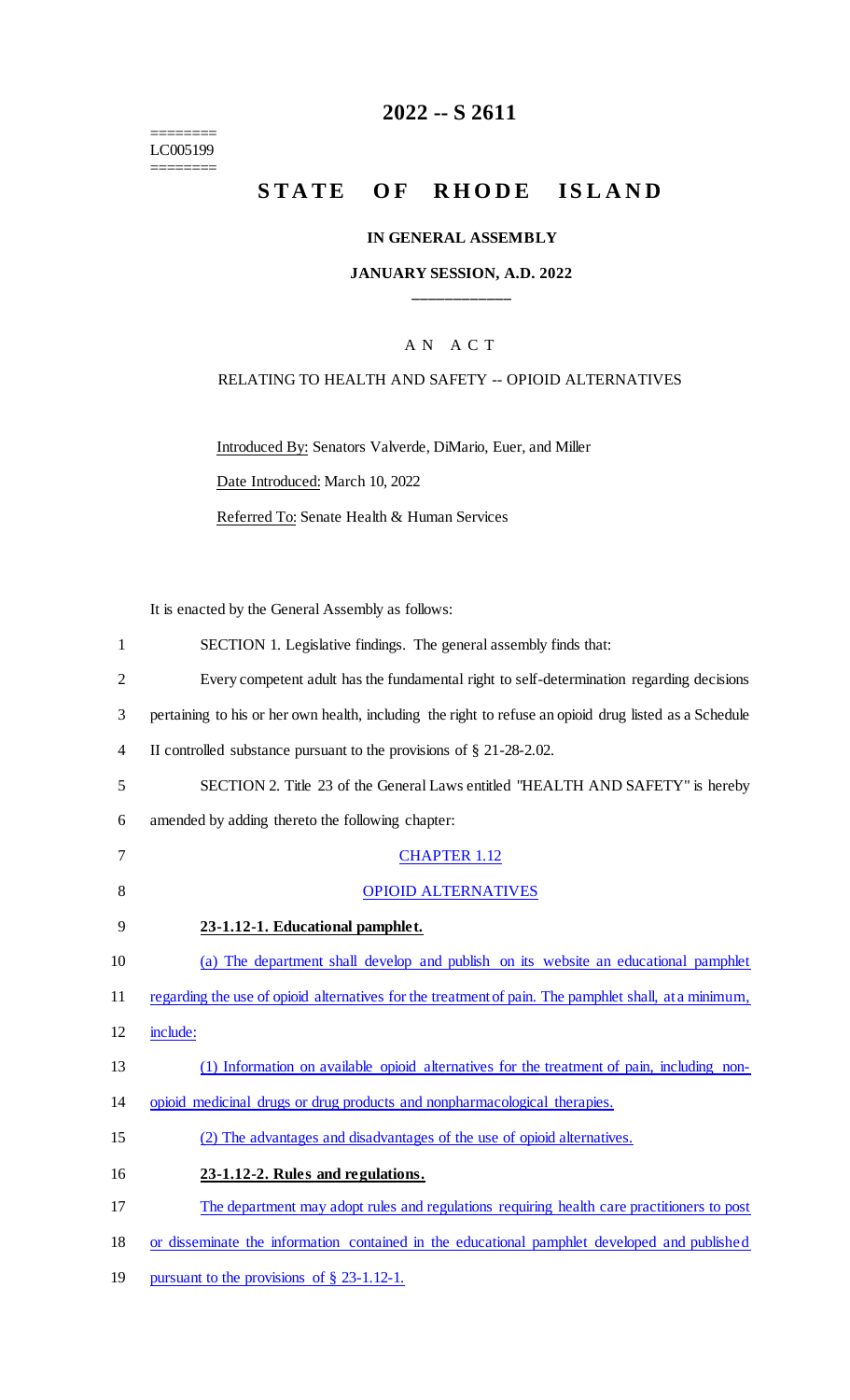- SECTION 3. Section 21-28-3.20 of the General Laws in Chapter 21-28 entitled "Uniform Controlled Substances Act" is hereby amended to read as follows:
- 

#### **21-28-3.20. Authority of practitioner to prescribe, administer, and dispense.**

 (a)(1) A practitioner, in good faith and in the course of his or her professional practice only, may prescribe, administer, and dispense controlled substances, or he or she may cause the controlled substances to be administered by a nurse or intern under his or her direction and supervision.

 (2) When issuing an initial prescription for an opiate to an adult patient, a practitioner shall not exceed the maximum daily dose requirements established by the department of health.

 (3) Except as provided in subsection (a)(4) of this section, a practitioner shall not issue an opiate prescription to a minor for more than twenty (20) doses at any time. Prior to issuing an opiate prescription to a minor, a practitioner shall discuss with the parent or guardian of the minor the risks associated with opiate use and the reasons why the prescription is necessary. The practitioner shall document his or her discussion with the parent or guardian in the medical record.

 (4) Notwithstanding the limitations referenced in subsection (a)(3) of this section, if, in the professional medical judgment of a practitioner, a greater dosage or supply of an opiate is required to treat the minor patient's acute medical condition or is necessary for the treatment of chronic pain management, sickle cell related pain, intractable pain treatment as defined in chapter 37.4 of title 5, pain associated with a cancer diagnosis, or for palliative care, then the practitioner may issue a prescription for the quantity needed to treat the acute medical condition, chronic pain, sickle cell related pain, intractable pain, pain associated with a cancer diagnosis, or pain experienced while the patient is in palliative care, provided that this dosage shall not exceed the maximum daily dosage permitted for the treatment of this pain as set forth in the department of health regulations. The condition triggering the prescription of an opiate shall be documented in the minor patient's medical record, and the practitioner shall indicate that a non-opiate alternative was not appropriate to address the medical condition.

 (5) Notwithstanding subsections (a)(2) and (a)(3) of this section, this section shall not apply to medications designed for the treatment of substance abuse or opioid dependence.

 (b) The prescription-monitoring program shall be reviewed prior to starting any opioid. A prescribing practitioner, or designee as authorized by § 21-28-3.32(a)(3), shall review the prescription-monitoring program prior to refilling or initiating opioid therapy with an intrathecal pump. For patients the prescribing practitioner is maintaining on continuous opioid therapy for pain for three (3) months or longer, the prescribing practitioner shall review information from the prescription-monitoring program at least every three (3) months. Documentation of that review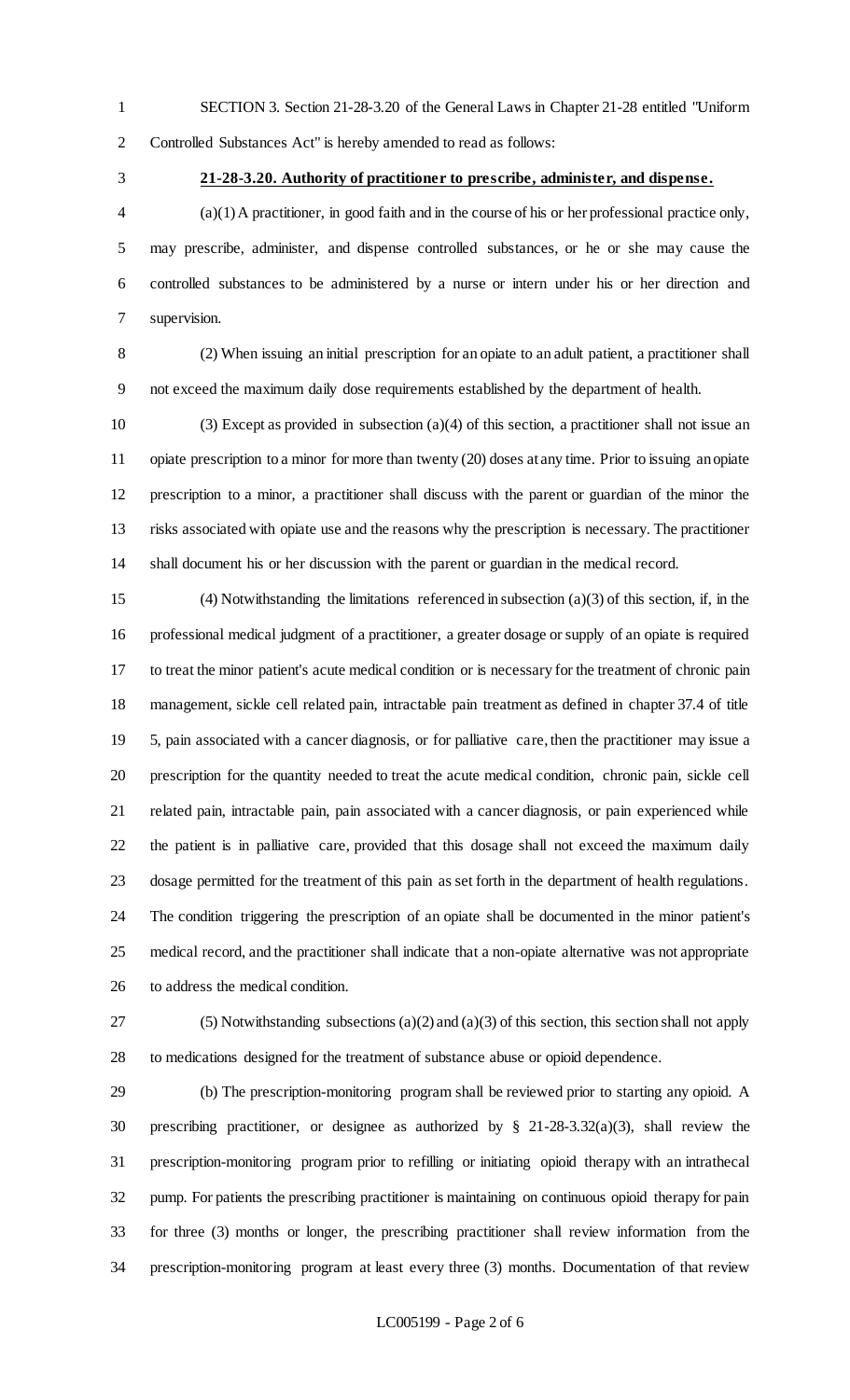shall be noted in the patient's medical record.

 (c) The director of health shall develop regulations for prescribing practitioners on appropriate limits of opioid use in acute pain management. Initial prescriptions of opioids for acute pain management of outpatient adults shall not exceed thirty (30) morphine milligram equivalents (MMEs) total daily dose per day for a maximum total of twenty (20) doses, and, for pediatric patients, the appropriate opioid dosage maximum per the department of health.

 (d) For the purposes of this section, acute pain management shall not include chronic pain 8 management, pain associated with a cancer diagnosis, palliative or nursing home care, intractable or chronic intractable pain, as provided in § 5-37.4-2, or other exception in accordance with department of health regulations.

 (e) Subsection (c) shall not apply to medications designed for the treatment of substance abuse or opioid dependence.

 (f) On or before September 1, 2018, the director of health shall develop, and make available to healthcare practitioners, information on best practices for co-prescribing opioid antagonists to patients. The best practices information shall identify situations in which co-prescribing an opioid antagonist may be appropriate, including, but not limited to:

 (1) In conjunction with a prescription for an opioid medication, under circumstances in which the healthcare practitioner determines the patient is at an elevated risk for an opioid drug overdose;

 (2) In conjunction with medications prescribed pursuant to a course of medication therapy management for the treatment of a substance use disorder involving opioids; or

 (3) Under any other circumstances in which a healthcare practitioner identifies a patient as being at an elevated risk for an opioid drug overdose.

 (g) The best practices information developed pursuant to subsection (f) of this section shall include guidelines for determining when a patient is at an elevated risk for an opioid drug overdose, including, but not limited to, situations in which the patient:

 (1) Meets the criteria provided in the opioid overdose toolkit published by the federal substance abuse and mental health service administration;

(2) Is receiving high-dose, extended-release, or long-acting opioid medications;

 (3) Has a documented history of an alcohol or substance use disorder, or a mental health disorder;

 (4) Has a respiratory ailment or other co-morbidity that may be exacerbated by the use of opioid medications;

(5) Has a known history of intravenous drug use or misuse of prescription opioids;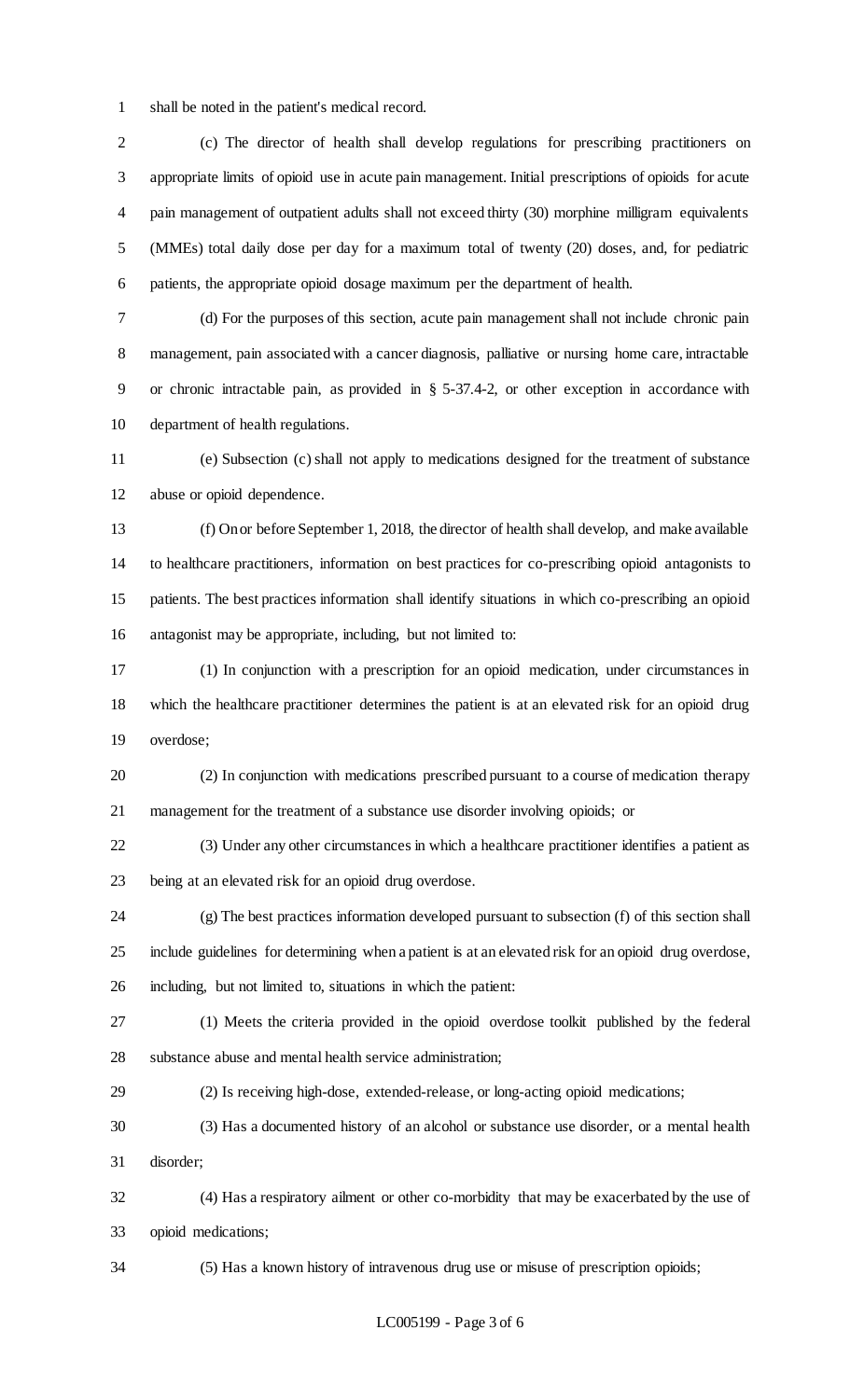(6) Has received emergency medical care or been hospitalized for an opioid overdose; or (7) Uses opioids with antidepressants, benzodiazepines, alcohol, or other drugs. (h) On or before September 1, 2018, the director of health and the secretary of the executive office of health and human services shall develop strategies that include: (1) Allowing practitioners in non-pharmacy settings to prescribe and dispense opioid antagonists; and (2) Ensuring that opioid antagonists that are distributed in a non-pharmacy setting are eligible for reimbursement from any health insurance carrier, as defined under chapters 18, 19, 20, and 41 of title 27, and the Rhode Island medical assistance program, as defined under chapter 7.2 of title 42. (i) Except in the provision of emergency services and care, before providing anesthesia or prescribing, ordering, dispensing, or administering an opioid drug listed as a Schedule II controlled 13 substance pursuant to the provisions of chapter 28 of title 21, for the treatment of pain, a health care practitioner, excluding those licensed under chapter 19.1 of title 5, shall: (A) Inform the patient of available opioid alternatives for the treatment of pain, which may include non-opioid medicinal drugs or drug products, interventional procedures or treatments, acupuncture, chiropractic treatments, massage therapy, physical therapy, occupational therapy, osteopathic care or any other appropriate therapy as determined by the health care practitioner. (B) Discuss the advantages and disadvantages of the use of opioid alternatives, including whether the patient is at a high risk of, or has a history of, controlled substance abuse or misuse and 21 the patient's personal preferences. 22 (C) Provide the patient with the educational pamphlet developed and published pursuant to § 23-1.12-1. 24 (D) Document the opioid alternatives considered in the patient's record. SECTION 4. Section 5-19.1-34 of the General Laws in Chapter 5-19.1 entitled "Pharmacies" is hereby amended to read as follows: **5-19.1-34. Notice of warning regarding use of Schedule II controlled substances to be posted.** (a) The director of the department of health shall compile a list of at least the ten (10) most prescribed drugs containing opioids and/or other Schedule II controlled substances as listed in § 21-28-2.08 and forward it to the board of pharmacy which shall distribute that list to all pharmacies in the state. The list shall also contain warnings relating to the overuse, misuse, and mixing of those drugs with other drugs, specifically benzodiazepines, and/or alcohol, including, but not limited to, dependence, addiction, or death.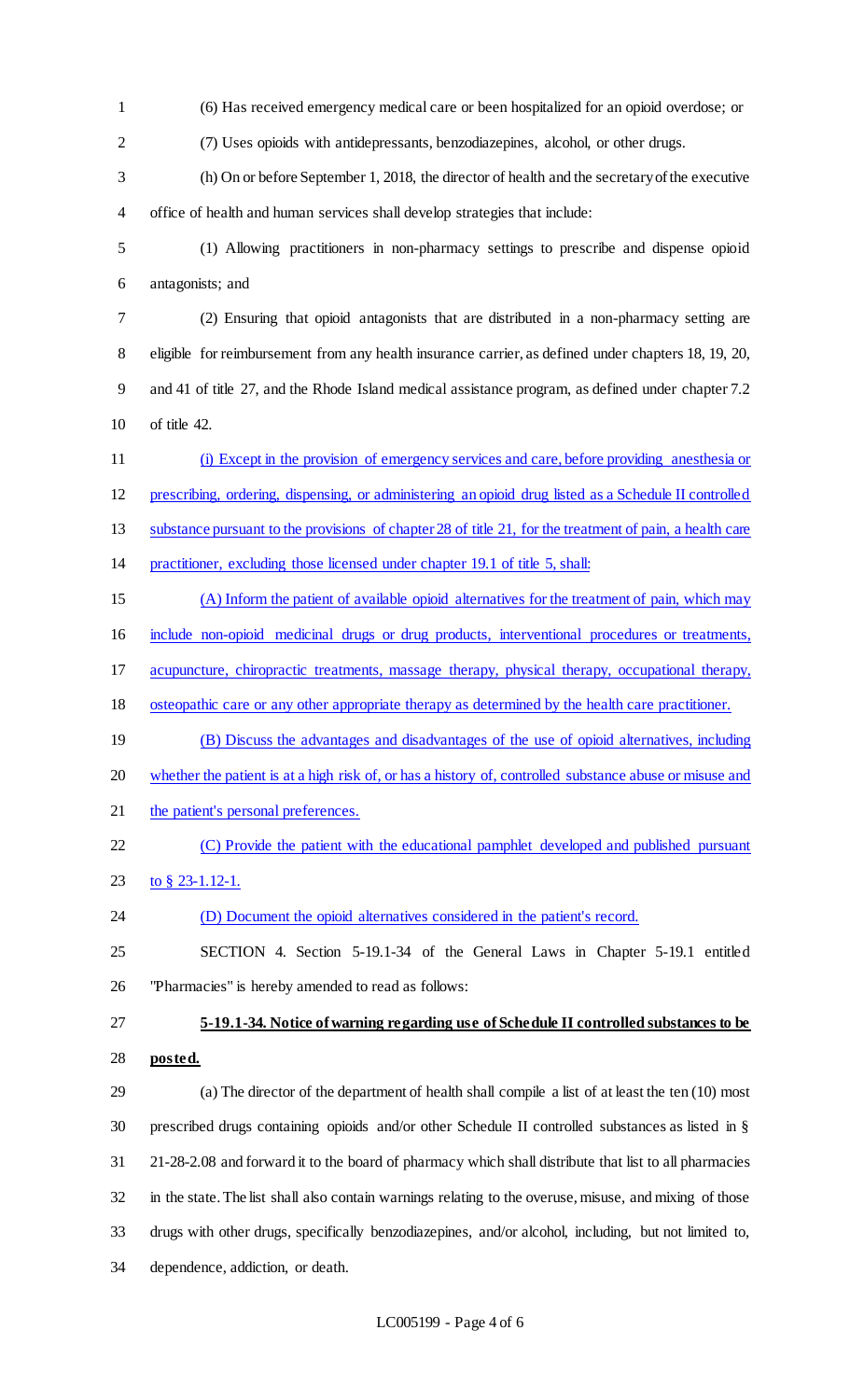| $\mathbf{1}$ | (b) Each pharmacy shall conspicuously display the list at or adjacent to the place in the                |
|--------------|----------------------------------------------------------------------------------------------------------|
| 2            | pharmacy where prescriptions are presented for compounding and dispensing, and shall display             |
| 3            | with the list the information contained in the educational pamphlet developed and published              |
| 4            | pursuant to $\S$ 23-1.12-1.                                                                              |
| 5            | (c) The pharmacist shall also inform the patient that the pharmacist may dispense a partial              |
| 6            | fill of the prescription if requested by the patient and the procedure for other partial fills until the |
| 7            | full prescription is dispensed within thirty (30) days of the date on which the prescription was         |
| 8            | written.                                                                                                 |
| 9            | SECTION 5. This act shall take effect on September 13, 2022.                                             |
|              |                                                                                                          |

======== LC005199 ========